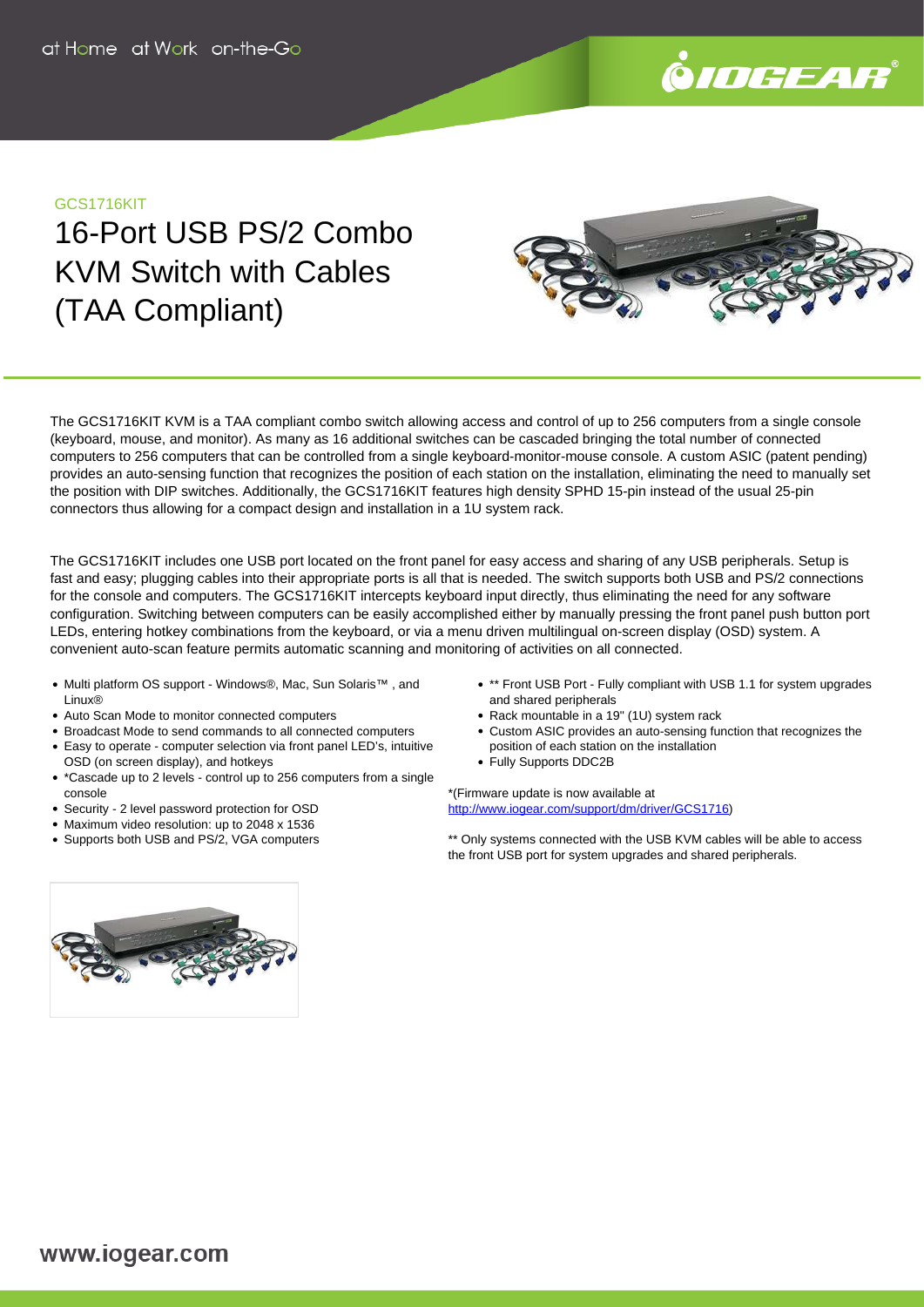



## **Requirements**

## **Package Contents**

## **Console:**

- VGA, SVGA, or MultiSync Monitor
- A Keyboard and Mouse (USB or PS/2)

## **Computers:**

- VGA, SVGA, or MultiSync video graphics card with an HDB-15 port
- PS/2 mouse and keyboard ports (6-pin mini DIN) and at least 1 USB port
- Multi OS Platform Support: PC / Mac / Sun / Linux

### **\* Recommended Cables:**

- G2L5202U / G2L5203U - USB KVM cable (6ft / 10ft) - G2L5202P/ G2L5203P - PS/2 KVM cable (6ft / 10ft)

\* (Cables Not Included)

- 1 x GCS1716, 16-Port Combo KVM w/ Standard Rack Mounting Kit
- 6 x 2M USB KVM cable (G2L5202U)
- 6 x 3M USB KVM cable (G2L5203U)
- 2 x 2M PS/2 KVM cable (G2L5202P)
- 2 x 3M PS/2 KVM cable (G2L5203P)
- 1 x Console cable
- 1 x Cascade cable
- 1 x Firmware upgrade cable
- 1 x Grounding wire
- 1 x Foot pad set (4 pads)
- 1 x Power adapter
- 1 x Installation Guide
- 1 x Warranty Card